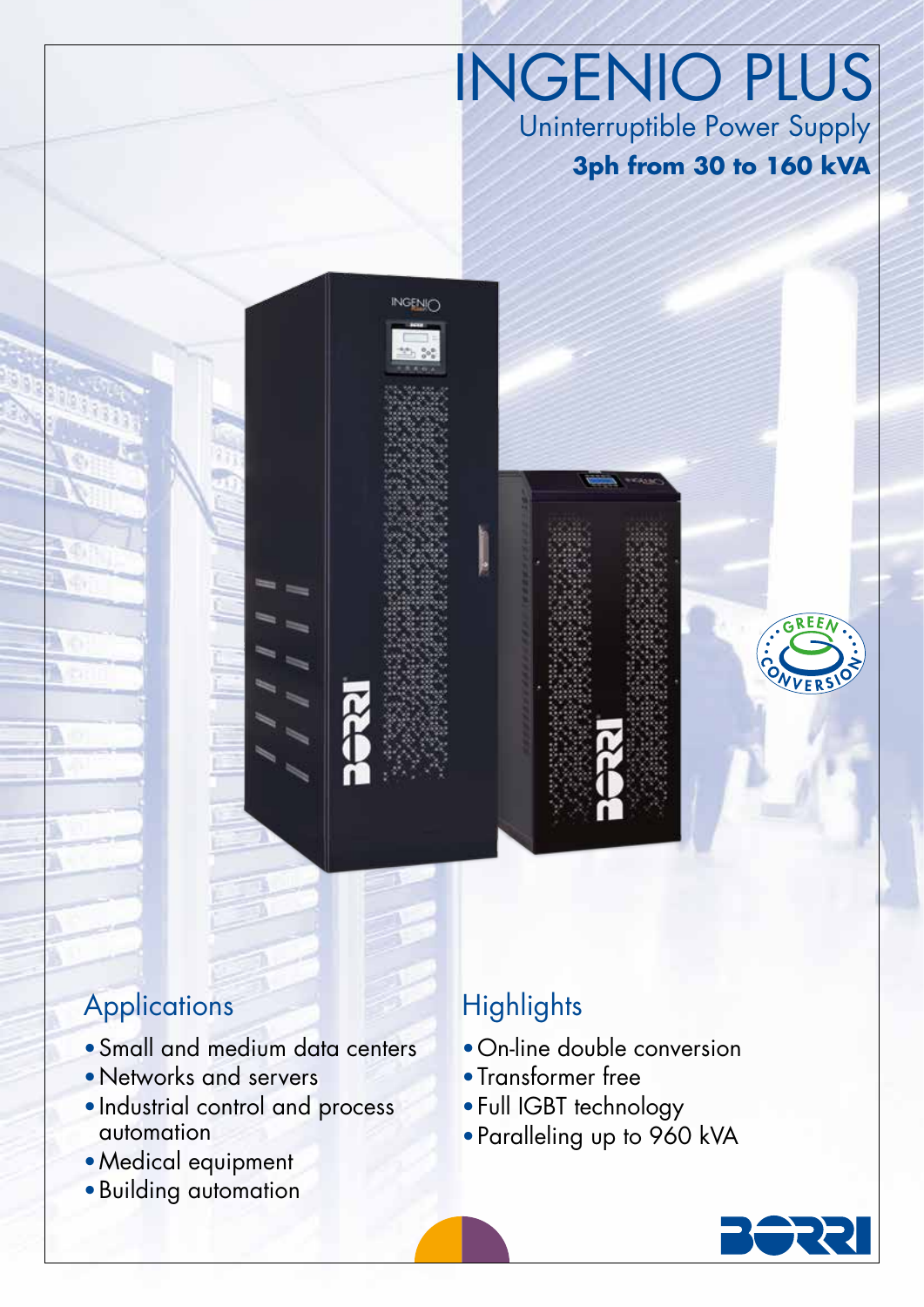# INGENIO PIUS

### Uninterruptible Power Supply

#### **3ph from 30 to 160 kVA**



## Features and benefits

- Green Conversion technology, high efficiency even at light load and the lowest TCO in its category.
- Full rated output power, ensuring optimal UPS sizing and utilization.
- Transformer free design for compact, light and sustainable systems.
- Full IGBT technology and electronic PFC, ensuring 0.99 input PF and THDi<3% for maximum upstream sources compatibility.
- Internal battery configurations up to 80 kVA for less floor space and maximum flexibility.
- Dynamic Charging Mode (DCM) for maximum versatility in long autonomy and low charging time applications.
- Green Conversion Battery Care (GCBC), for extended battery service life.
- Comprehensive set of communication options for total remote monitoring of equipment operation.
- Fully compliant with all international product standards for maximum quality guarantee.

# Main options

- Isolation transformer.
- Transformers/autotransformers for isolation or voltage adjustment.
- Battery voltage temperature compensation.
- External maintenance bypass wall-mounted box.
- Battery fuse switch wall-mounted box.
- Battery cabinets for long autonomy times.
- Parallel kit for load sharing.
- Load-sync for single UPS units, load-sync box for two sets of paralleled UPS.
- Common battery.
- Tripping coil for bypass disconnector.
- Separate rectifier and bypass input for INGENIO PLUS 30-40 kVA.
- Ultra High Efficiency Mode (UHE).
- Cold start.
- Touch screen display (only on 60-160 kVA range).





#### **Autonomy time in minutes with different types of internal batteries**

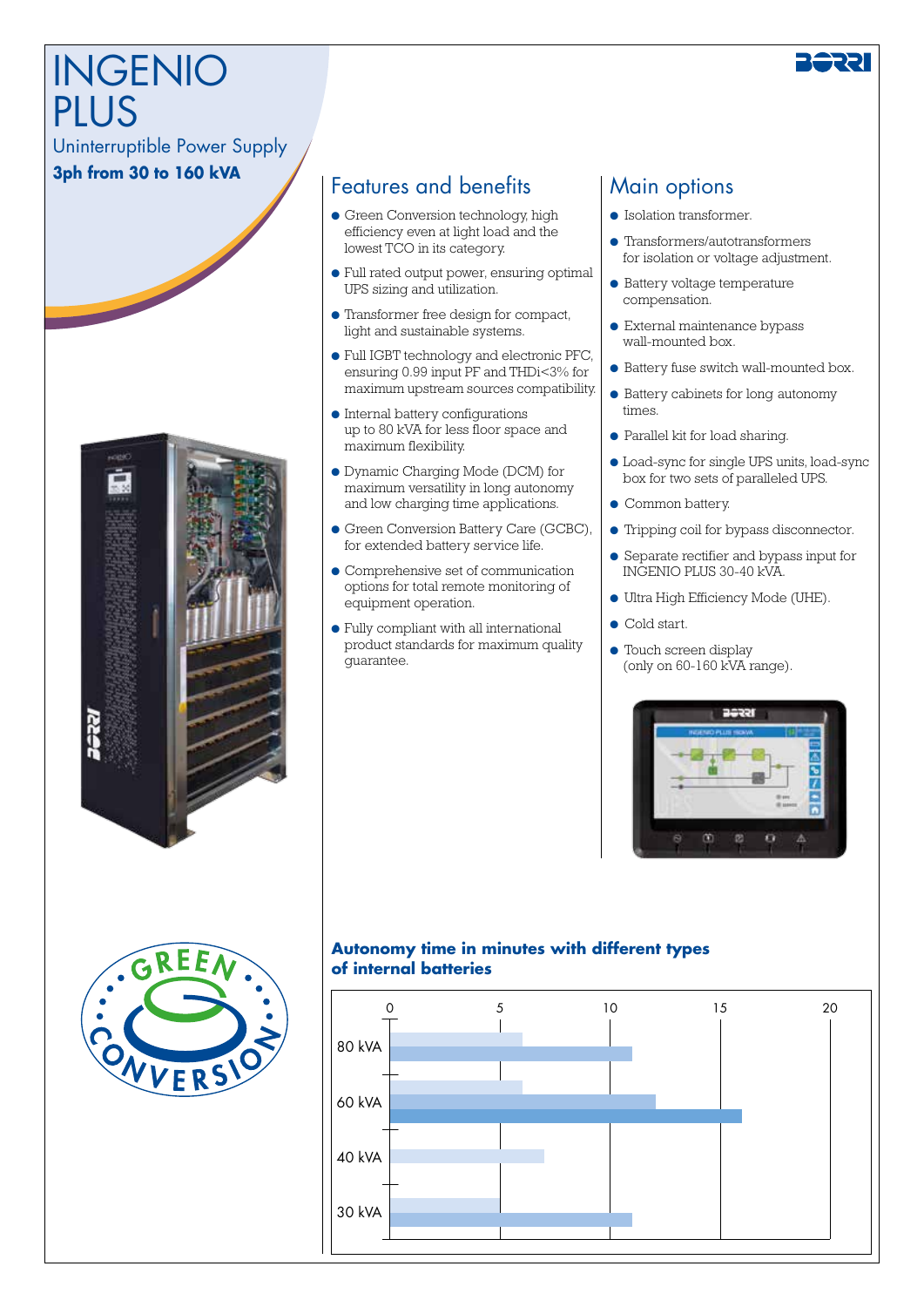**BSSE** 

#### **INGENIO PLUS technical data**

| <b>Rating (kVA)</b>                                  | 30                                                                                                                                                                                                                                                                                                                                                                                                                                                                                                                                                            | 40                                                              | 60                                                                          | 80                                | 100                                                                                                   | 125                                              | 160 |  |
|------------------------------------------------------|---------------------------------------------------------------------------------------------------------------------------------------------------------------------------------------------------------------------------------------------------------------------------------------------------------------------------------------------------------------------------------------------------------------------------------------------------------------------------------------------------------------------------------------------------------------|-----------------------------------------------------------------|-----------------------------------------------------------------------------|-----------------------------------|-------------------------------------------------------------------------------------------------------|--------------------------------------------------|-----|--|
| Nominal power (kW)                                   | 30                                                                                                                                                                                                                                                                                                                                                                                                                                                                                                                                                            | 40                                                              | 60                                                                          | 80                                | 100                                                                                                   | 125                                              | 160 |  |
| UPS dimensions WxDxH (mm)                            |                                                                                                                                                                                                                                                                                                                                                                                                                                                                                                                                                               | 460x650x1230                                                    |                                                                             | 560x940x1800                      |                                                                                                       |                                                  |     |  |
| UPS weight (kg)                                      | 120                                                                                                                                                                                                                                                                                                                                                                                                                                                                                                                                                           | 140                                                             | 250                                                                         | 300                               | 320                                                                                                   | 360                                              | 380 |  |
| UPS weight with int. battery (kg)                    | 365                                                                                                                                                                                                                                                                                                                                                                                                                                                                                                                                                           | 385                                                             | 800                                                                         | 850                               |                                                                                                       |                                                  |     |  |
| Battery configuration                                |                                                                                                                                                                                                                                                                                                                                                                                                                                                                                                                                                               | Internal or external, 360 to 372 cells,<br>VRLA (other options) |                                                                             |                                   |                                                                                                       | External 360 to 372 cells, VRLA (other options)  |     |  |
| Max autonomy with int. battery<br>70% load (min)     | 11                                                                                                                                                                                                                                                                                                                                                                                                                                                                                                                                                            | $\overline{7}$                                                  | 16                                                                          | 11                                |                                                                                                       |                                                  |     |  |
| Input                                                |                                                                                                                                                                                                                                                                                                                                                                                                                                                                                                                                                               |                                                                 |                                                                             |                                   |                                                                                                       |                                                  |     |  |
| Connection type                                      | Hardwired 4w<br>Hardwired 4w (rectifier), 4w (bypass)                                                                                                                                                                                                                                                                                                                                                                                                                                                                                                         |                                                                 |                                                                             |                                   |                                                                                                       |                                                  |     |  |
| Nominal voltage                                      | 400 Vac 3-phase with neutral (rectifier)<br>380/400/415 Vac 3-phase with neutral (bypass)                                                                                                                                                                                                                                                                                                                                                                                                                                                                     |                                                                 |                                                                             |                                   |                                                                                                       |                                                  |     |  |
| Voltage tolerance                                    | $-20\%$ , $+15\%$ (rectifier); $\pm 10\%$ (bypass)                                                                                                                                                                                                                                                                                                                                                                                                                                                                                                            |                                                                 |                                                                             |                                   |                                                                                                       |                                                  |     |  |
| Frequency and range                                  | 50/60 Hz, 45 to 65 Hz                                                                                                                                                                                                                                                                                                                                                                                                                                                                                                                                         |                                                                 |                                                                             |                                   |                                                                                                       |                                                  |     |  |
| Power factor                                         | >0.99                                                                                                                                                                                                                                                                                                                                                                                                                                                                                                                                                         |                                                                 |                                                                             |                                   |                                                                                                       |                                                  |     |  |
| Current distortion (THDi)                            | $~13\%$                                                                                                                                                                                                                                                                                                                                                                                                                                                                                                                                                       |                                                                 |                                                                             |                                   |                                                                                                       |                                                  |     |  |
| Output                                               |                                                                                                                                                                                                                                                                                                                                                                                                                                                                                                                                                               |                                                                 |                                                                             |                                   |                                                                                                       |                                                  |     |  |
| Connection type                                      |                                                                                                                                                                                                                                                                                                                                                                                                                                                                                                                                                               |                                                                 |                                                                             | Hardwired 4w                      |                                                                                                       |                                                  |     |  |
| Nominal voltage                                      | 380/400/415 Vac 3-phase with neutral                                                                                                                                                                                                                                                                                                                                                                                                                                                                                                                          |                                                                 |                                                                             |                                   |                                                                                                       |                                                  |     |  |
| Frequency                                            | 50/60 Hz                                                                                                                                                                                                                                                                                                                                                                                                                                                                                                                                                      |                                                                 |                                                                             |                                   |                                                                                                       |                                                  |     |  |
| Voltage regulation                                   | Static: $\pm$ 1%;<br>dynamic IEC/EN 62040-3 Class 1                                                                                                                                                                                                                                                                                                                                                                                                                                                                                                           |                                                                 |                                                                             |                                   |                                                                                                       |                                                  |     |  |
| Power factor                                         | Up to 1, without power derating                                                                                                                                                                                                                                                                                                                                                                                                                                                                                                                               |                                                                 |                                                                             |                                   |                                                                                                       |                                                  |     |  |
| Overload capacity*                                   | Inverter: 125% for 10 min, 150% for 30 s, >150% for 0.1 s;<br>bypass: 150% continuous, 1000% for 1 cycle                                                                                                                                                                                                                                                                                                                                                                                                                                                      |                                                                 |                                                                             |                                   |                                                                                                       |                                                  |     |  |
| Efficiency (AC/AC)**                                 |                                                                                                                                                                                                                                                                                                                                                                                                                                                                                                                                                               |                                                                 |                                                                             |                                   |                                                                                                       |                                                  |     |  |
| Classification as per                                | Up to 99%                                                                                                                                                                                                                                                                                                                                                                                                                                                                                                                                                     |                                                                 |                                                                             |                                   |                                                                                                       |                                                  |     |  |
| IEC/EN 62040-3                                       | <b>VFI-SS-111</b>                                                                                                                                                                                                                                                                                                                                                                                                                                                                                                                                             |                                                                 |                                                                             |                                   |                                                                                                       |                                                  |     |  |
| <b>Connectivity and function extensions</b>          |                                                                                                                                                                                                                                                                                                                                                                                                                                                                                                                                                               |                                                                 |                                                                             |                                   |                                                                                                       |                                                  |     |  |
| Front panel                                          | Graphic display, mimic LED panel and keyboard, local EPO                                                                                                                                                                                                                                                                                                                                                                                                                                                                                                      |                                                                 |                                                                             |                                   |                                                                                                       |                                                  |     |  |
| Remote communication                                 | Included (30 to 160 kVA): backfeed protection monitoring contact.<br>Included (60 to 160 kVA): serial RS232 and USB; input terminal block (remote emergency power off,<br>battery circuit breaker aux. cont. external maintenance bypass circuit breaker aux. cont., diesel mode aux. cont.).<br>Optional: SNMP adapter (Ethernet), Web interface (Ethernet), ModBus-TCP/IP (Ethernet), ModBus-RTU (RS485),<br>from ModBus-RTU to PROFIBUS DP adapter; SPDT contact relay board; remote system monitoring panel;<br>UPS managing and server shutdown software |                                                                 |                                                                             |                                   |                                                                                                       |                                                  |     |  |
| Optional function extension                          | Isolation transformer; transformers/autotransformers for voltage adjustment;<br>external maintenance bypass; custom battery cabinets; wall-mounted battery fuse switch box;<br>battery thermal probe; parallel kit, load-sync for single UPS and load-sync box (2 UPS systems); other options on request                                                                                                                                                                                                                                                      |                                                                 |                                                                             |                                   |                                                                                                       |                                                  |     |  |
| System                                               |                                                                                                                                                                                                                                                                                                                                                                                                                                                                                                                                                               |                                                                 |                                                                             |                                   |                                                                                                       |                                                  |     |  |
| Protection degree                                    | <b>IP 20</b>                                                                                                                                                                                                                                                                                                                                                                                                                                                                                                                                                  |                                                                 |                                                                             |                                   |                                                                                                       |                                                  |     |  |
| Colour                                               | <b>RAL 9005</b>                                                                                                                                                                                                                                                                                                                                                                                                                                                                                                                                               |                                                                 |                                                                             |                                   |                                                                                                       |                                                  |     |  |
| Installation layout                                  |                                                                                                                                                                                                                                                                                                                                                                                                                                                                                                                                                               | 10 cm wall-gap,<br>side by side installation allowed            |                                                                             |                                   | Wall and side by side installation allowed,<br>80 cm clearance on one side only with internal battery |                                                  |     |  |
| Accessibility                                        |                                                                                                                                                                                                                                                                                                                                                                                                                                                                                                                                                               | Front and top access,<br>bottom cable entry                     |                                                                             |                                   | Front access, side access (only with internal battery), bottom cable entry                            |                                                  |     |  |
| <b>Other features</b>                                |                                                                                                                                                                                                                                                                                                                                                                                                                                                                                                                                                               |                                                                 |                                                                             |                                   |                                                                                                       | *conditions apply ** according to IEC/EN 62040-3 |     |  |
| Environmental                                        |                                                                                                                                                                                                                                                                                                                                                                                                                                                                                                                                                               |                                                                 |                                                                             |                                   |                                                                                                       |                                                  |     |  |
| UPS operating temperature range                      |                                                                                                                                                                                                                                                                                                                                                                                                                                                                                                                                                               |                                                                 |                                                                             | $0^{\circ}$ C to +40 $^{\circ}$ C |                                                                                                       |                                                  |     |  |
| UPS storage temperature range                        |                                                                                                                                                                                                                                                                                                                                                                                                                                                                                                                                                               |                                                                 | $-10^{\circ}$ C to $+70^{\circ}$ C                                          |                                   |                                                                                                       |                                                  |     |  |
| Altitude (AMSL)                                      |                                                                                                                                                                                                                                                                                                                                                                                                                                                                                                                                                               |                                                                 | < 1000 m without power reduction, > 1000 m with reduction of 0.5% per 100 m |                                   |                                                                                                       |                                                  |     |  |
| Audible noise at 1 m (dBA)                           |                                                                                                                                                                                                                                                                                                                                                                                                                                                                                                                                                               |                                                                 | <60                                                                         |                                   |                                                                                                       |                                                  |     |  |
| Standards and certifications                         |                                                                                                                                                                                                                                                                                                                                                                                                                                                                                                                                                               |                                                                 |                                                                             |                                   |                                                                                                       |                                                  |     |  |
| Quality assurance,<br>environment, health and safety |                                                                                                                                                                                                                                                                                                                                                                                                                                                                                                                                                               |                                                                 | ISO 9001:2008, ISO 14001:2004, BS OHSAS 18001:2007                          |                                   |                                                                                                       |                                                  |     |  |
| Safety                                               |                                                                                                                                                                                                                                                                                                                                                                                                                                                                                                                                                               | IEC/EN 62040-1                                                  |                                                                             |                                   |                                                                                                       |                                                  |     |  |
| <b>EMC</b>                                           |                                                                                                                                                                                                                                                                                                                                                                                                                                                                                                                                                               |                                                                 | IEC/EN 62040-2                                                              |                                   |                                                                                                       |                                                  |     |  |
| Environmental aspects                                |                                                                                                                                                                                                                                                                                                                                                                                                                                                                                                                                                               | IEC/EN 62040-4                                                  |                                                                             |                                   |                                                                                                       |                                                  |     |  |
| Test and performance                                 |                                                                                                                                                                                                                                                                                                                                                                                                                                                                                                                                                               | IEC/EN 62040-3                                                  |                                                                             |                                   |                                                                                                       |                                                  |     |  |
| Protection degree                                    |                                                                                                                                                                                                                                                                                                                                                                                                                                                                                                                                                               | IEC 60529                                                       |                                                                             |                                   |                                                                                                       |                                                  |     |  |
| Marking                                              |                                                                                                                                                                                                                                                                                                                                                                                                                                                                                                                                                               | <b>CE</b>                                                       |                                                                             |                                   |                                                                                                       |                                                  |     |  |